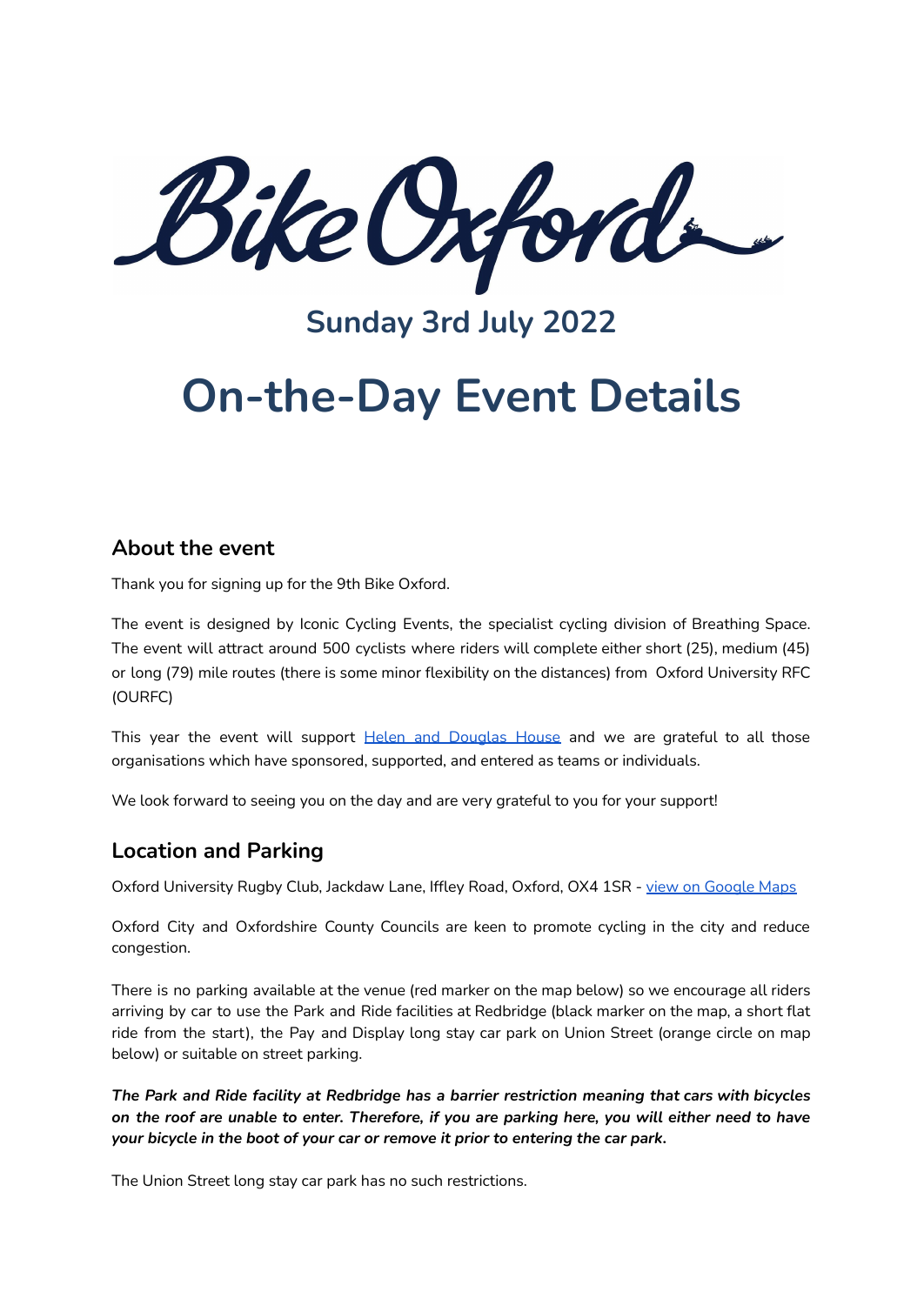

## **Timings - Sunday 3rd July 2022**

- 7.00 am Hot & Cold drinks available to purchase at the rugby club.
- 7.15 am Check in opens for the 79-mile route.
- 7.30-8.30am Long route (79 miles) riders register at check-in and will be directed to the start where groups of 15-20 will be briefed and depart. Groups will depart at 3-5 minute intervals.
- 8.30-9.30am Medium route (45 miles) riders register at check-in and will be directed to the start where groups of 15-20 will be briefed and depart. Groups will depart at 3-5 minute intervals.
- 9.30-10.15am Short route (25 miles) riders register at check-in and will be directed to the start where groups of 15-20 will be briefed and depart. Groups will depart at 3-5 minute intervals.
- 11.30am Riders will start to return to the start venue.
- 4.00pm: Close and depart.

#### **Rider Maps & Emergency Details**

Whilst the route is comprehensively marked, riders may want to use the simple map as an aid.

**We ask that all riders carry with them in a printed format and accessible in a pocket (perhaps with your phone), their name, address, emergency contact details and any medical information.**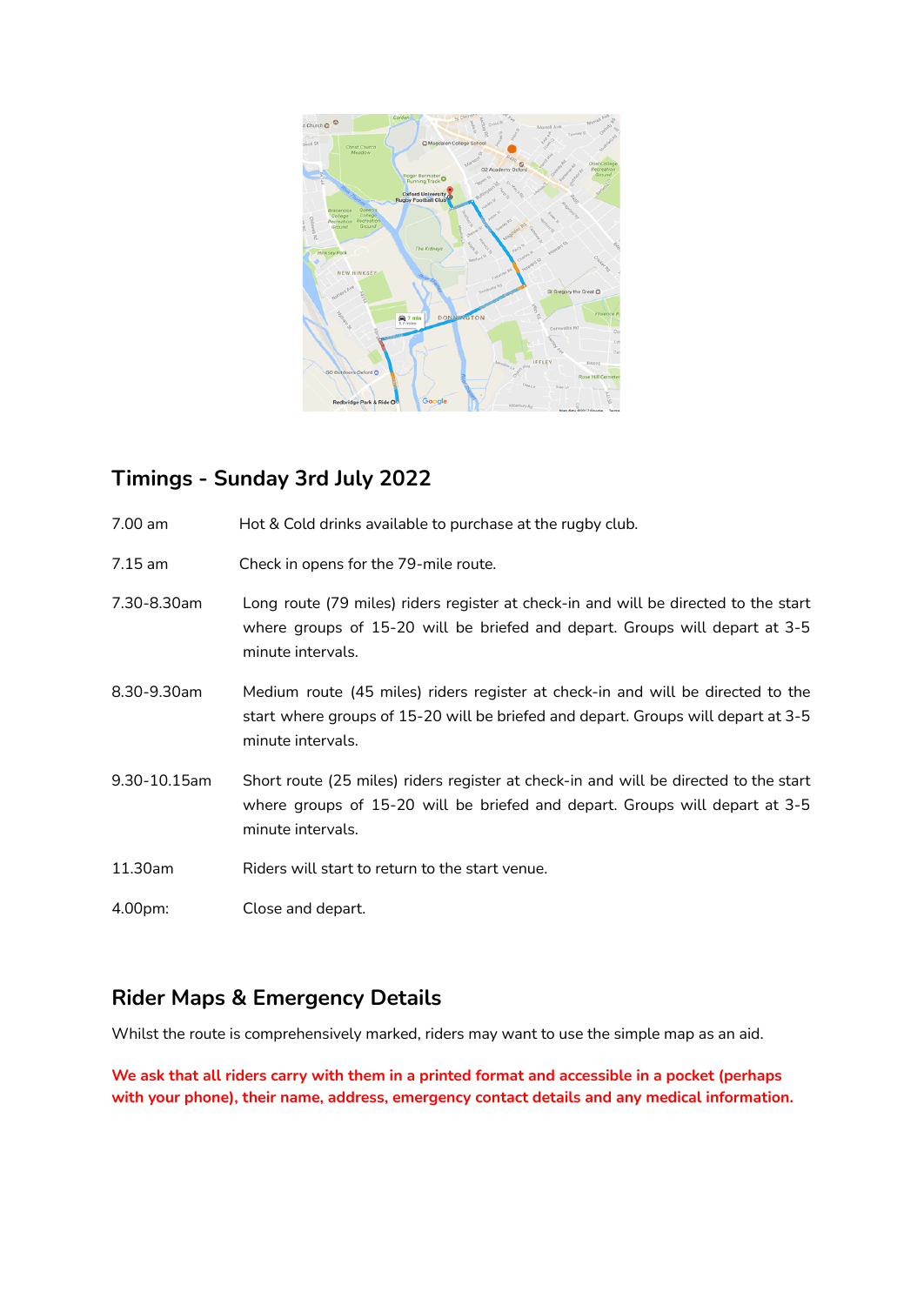## **Check-In**

Rider check-in will be organised by route distance and surname. Please follow the signs directing you to the start..

Check-in will open at 07:15 on Sunday 3rd for riders on the Long (79 mile) route.

If you know someone who will be registering on the day, please note that card payment only is possible.

**You will be asked to show your rider information sheet as proof of entry.**

## **Facilities at Check-In**

Teas, coffees and snacks will be available to purchase on Sunday morning.

There will be a bag drop area for those riders wanting to leave a bag during the event. There are toilet facilities at the start area.

## **GPX and TCX Files**

You will be sent GPX and TCX files for each of the routes either 10 days prior to the event or shortly after you sign up if you are a late booker. Alternatively you can download them from our Strava profile:

SHORT ROUTE <https://www.strava.com/routes/2969998353559328754> MEDIUM ROUTE <https://www.strava.com/routes/2969997147409031424> LONG ROUTE <https://www.strava.com/routes/2969997295158368512>

The support team will be marking the routes up to and on Saturday 2nd July and adjustments to a route may be required. The Ride Director will advise of any changes to routes at the ride briefing immediately before you set off.

## **Rider Safety and Etiquette**

Please remember that Bike Oxford is a sportive and, as such, is in no way competitive. Riders should ensure they obey the Highway Code at all times and ride in a safe and responsible manner at all times.

**You must wear a hard-shell helmet and will not be permitted to ride without one.**

#### **Toilets**

There are toilet facilities at Oxford University Rugby Club. Please be sensitive to residents and other road users if you are caught short along the way and either bin or bring back any litter.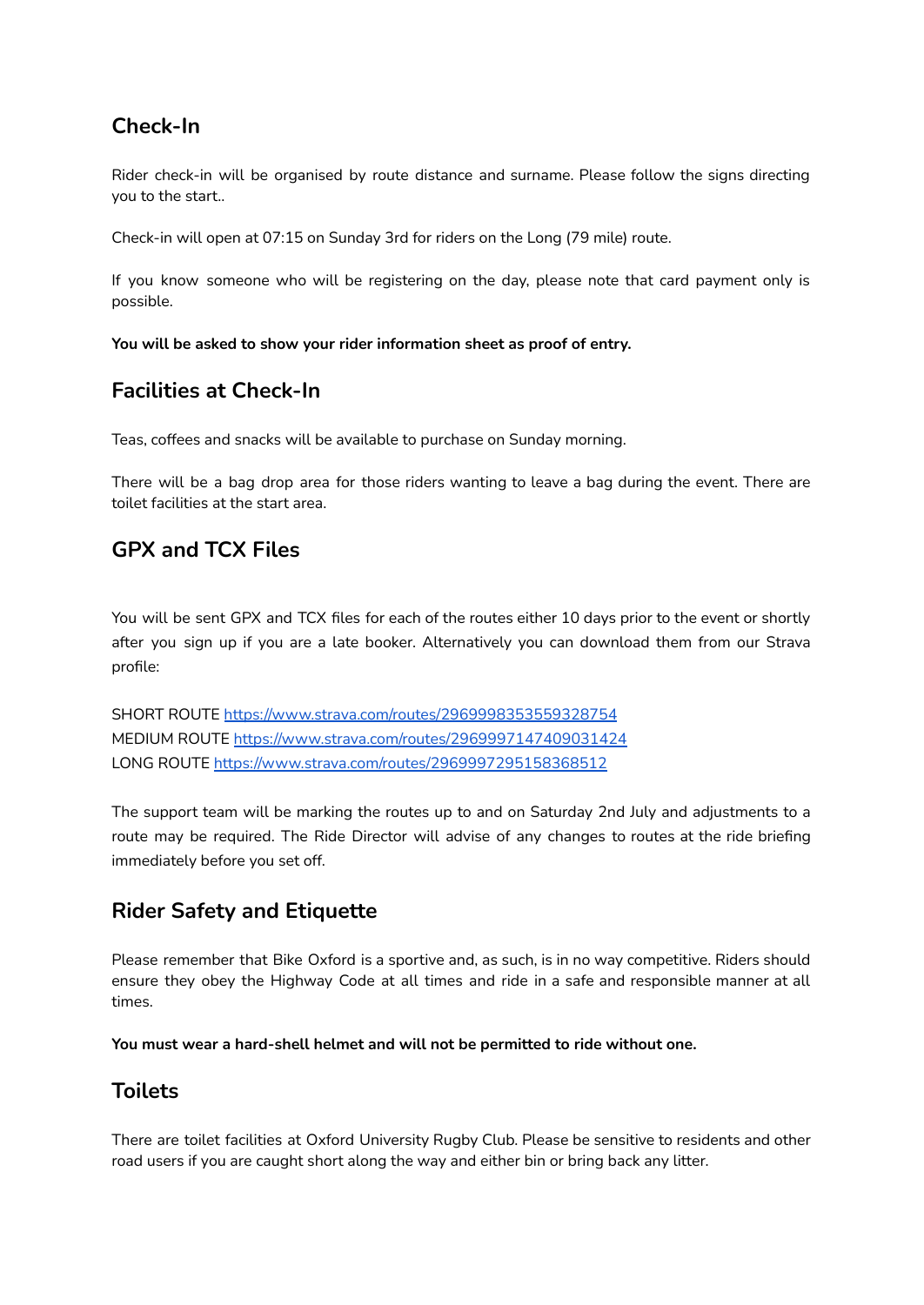#### **Riding with Children**

Please ensure that you have returned a parental consent form to us if you are riding with an Under-16 or riding alone as a 16-18 year-old. A blank parental consent form is attached to this email.

#### **Route Signage**

The route will be marked throughout with white arrows on red backgrounds, before, on, and after all significant junctions. Caution signs are placed where cyclists should be extra vigilant.

Particular points on the route *e.g. Feed stations and route splits* will have signs with black writing on a yellow background. An example of each of these signs is below.



In the event of you becoming aware that signage has disappeared or been changed, we ask that you inform Event Control at the earliest opportunity.

#### **Feed Stations**

**79 mile route**. There are 3 stops on the long route. Barton Memorial Sports Ground (21), Lower Oddington Village Hall (40) and Combe Reading Room (60)

**45 mile route.** There is one feed stop on the medium route at Barton Memorial Sports Ground (21).

**25 mile route.** There are no stops on the short (25 mile) routes.

The feed stop will be stocked with a range of healthy and high energy food products, as well as water. However, we would emphasise that riders should bring sufficient supplies with them for their ride and if you have specific hydration or energy products or dietary needs then please carry these with you.

#### **Feed station partners:**



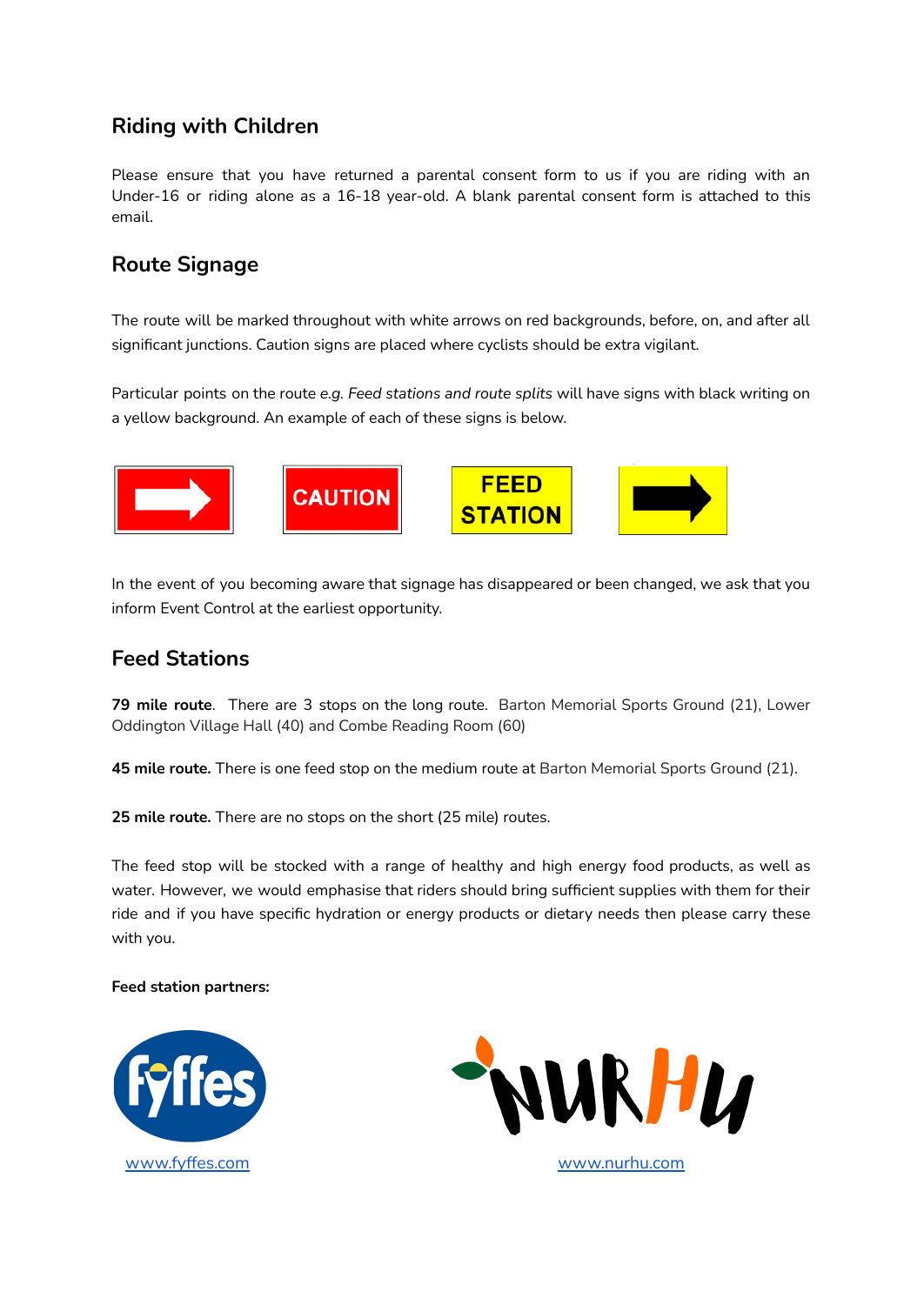## **Rider Support**

We will have support vehicles out on the course but riders are expected to be self-sufficient.

We recommend carrying two spare inner tubes, a pump, and any necessary tools with you. You should also carry some cash, a form of ID, a mobile phone and your usual brand of energy products.

#### **By signing our terms and conditions and entering the ride, all riders must have:**

- Personal identification (with medical information)
- Emergency contact (Name and phone)
- Helmet
- Mobile phone
- Money/bank card
- Water bottle (full), x 2 if hot weather forecast
- Puncture repair kit plus, pump and tyre levers
- Snacks and energy products
- Sun cream
- Waterproof jacket

#### **Broom Wagon:**

We will start to clear the courses mid-afternoon and would expect to have all riders home by 16:00. A dedicated vehicle will drive the routes as the courses close, potentially able to pick up riders who have to withdraw from the event at that stage. If the broom wagon finds you out on the course while clearing you will have the option of taking a lift, subject to capacity in the vehicle, or carrying on without route markers. If you abandon before the finish or anticipate arriving after 17:00 please ensure you call Event Control to notify them.

#### **Medals:**

All riders will receive a finisher's medal.

#### **Post Event Food and Drink:**

Post-event food will be provided at the event village. Drinks will be available to purchase. Payment will only be accepted by contactless card.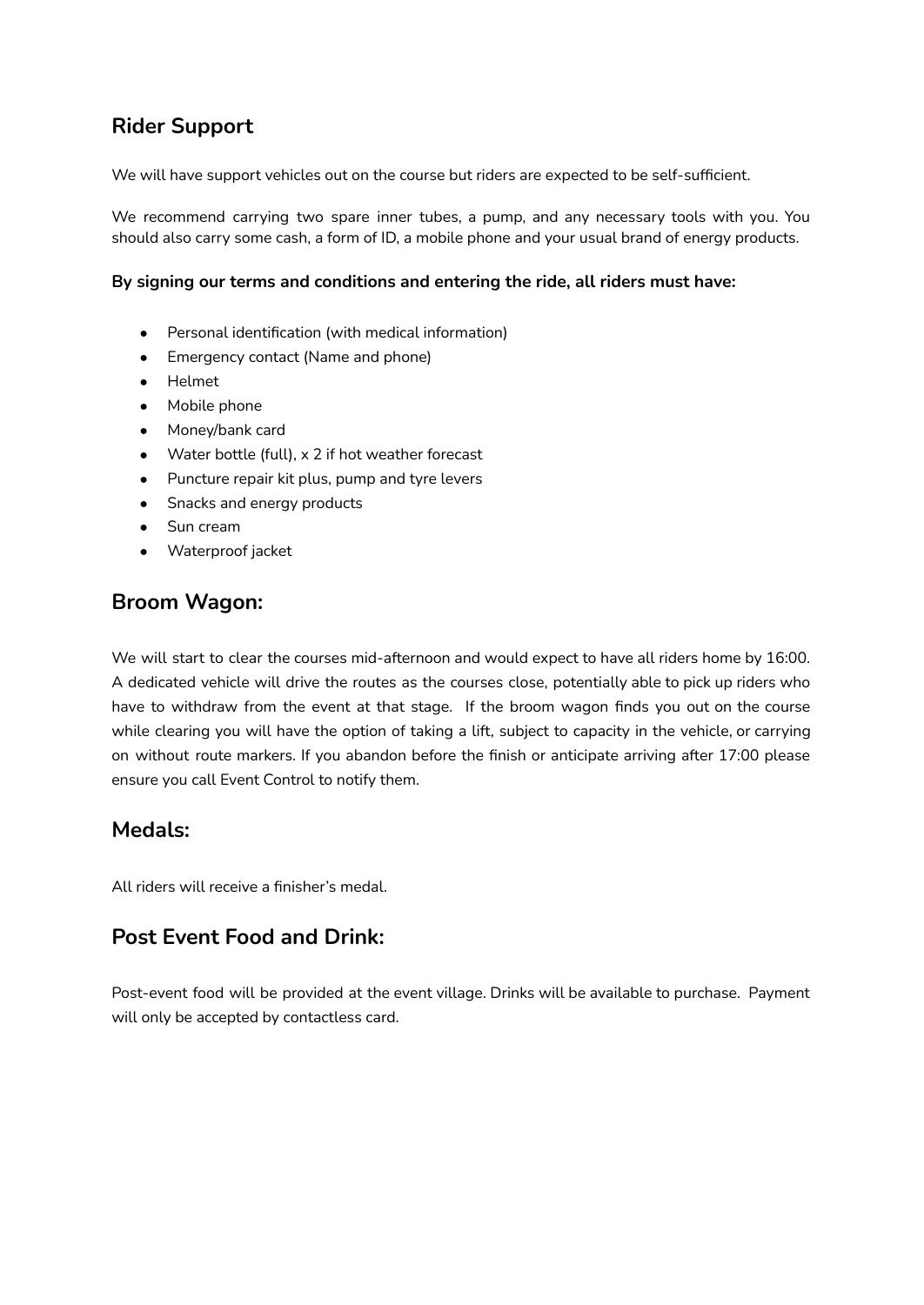## **First Aid Cover**

There will be first aid trained staff at the event, at all the feed stops, and on our support vehicles that will be out along the route who can offer assistance for minor/non-emergency issues (contactable via event control; Event Control tel no. - 07528 055110). Please note, for serious incidents and some back injuries, we are unable to transport any casualties and the emergency services will be called.

Riders should always use their common sense and contact the emergency services where necessary. Please do inform the race organisers (using the event control number shown on the rider information sheet) of any major incident.

## **Emergencies and communications**

Details of what to do in case of an emergency will be covered in the brief at the ride start and are summarised on the rider map. Please be aware that areas on the routes may be out of mobile phone signal. Riders are asked to look out for each other and report any accidents or mechanical problems to Event Control, the support vehicles or the event team at the feed stations.

#### **Insurance:**

Bike Bath carries a public liability insurance policy, limited to £10,000,000 for legal liabilities arising from claims made against an event organiser, official or participant that involves either bodily injury or property damage to a third party. **We recommend all riders to have their own personal cover.**

## **Clear Away:**

Very occasionally, for a range of reasons, riders are delayed in returning to the event village (starting late, long lunch, getting lost, mechanical problems). Whilst we want to ensure all riders have a memorable and enjoyable day, we will start to dismantle the event villages from 4pm and riders should be aware of this.

#### **Charities:**

We have riders taking part in the event, raising money for a large number of charities this year including our supported charity Helen & [Douglas](https://www.helenanddouglas.org.uk/) House. Full details of these can be found on our website.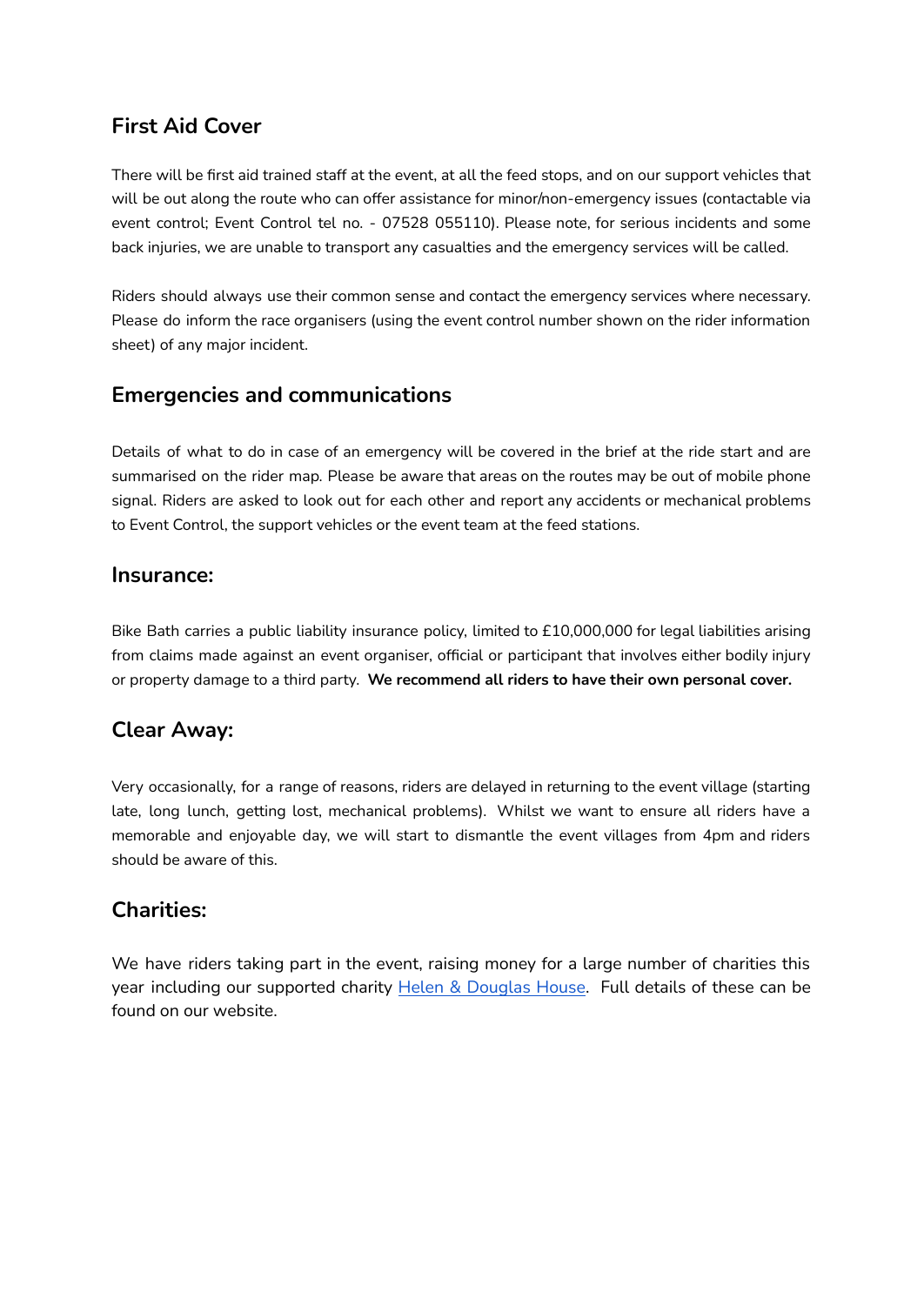#### **Covid-19 Protocols and Measures:**

Based on our experience of delivering events in 2021, the team at Bike Oxford would like to make you aware of a number of protocols and measures in-place to protect riders and staff at the event.

We have a dedicated COVID officer to ensure all guidelines and regulations are followed. **If you have any of the main symptoms of COVID (a high temperature, a new, continuous cough and a loss or change to your sense of smell or taste) or feel unwell, please stay at home**.

Although the event is outside, there will be social distancing markers in all areas when queueing is required – please adhere to these. 'Inside' areas (i.e. gazebos and toilets) will have a maximum capacity which will be clearly indicated.

There will be hand sanitizer located around the site (e.g. water filling stations and toilets) and you must use this when using the facilities. Please also ensure you have your own.

We will not be accepting cash on the day. Instead, we will be operating a **contactless card payment** system for the bar and post-ride food.

# **We look forward to seeing you and hope that you have a great day!**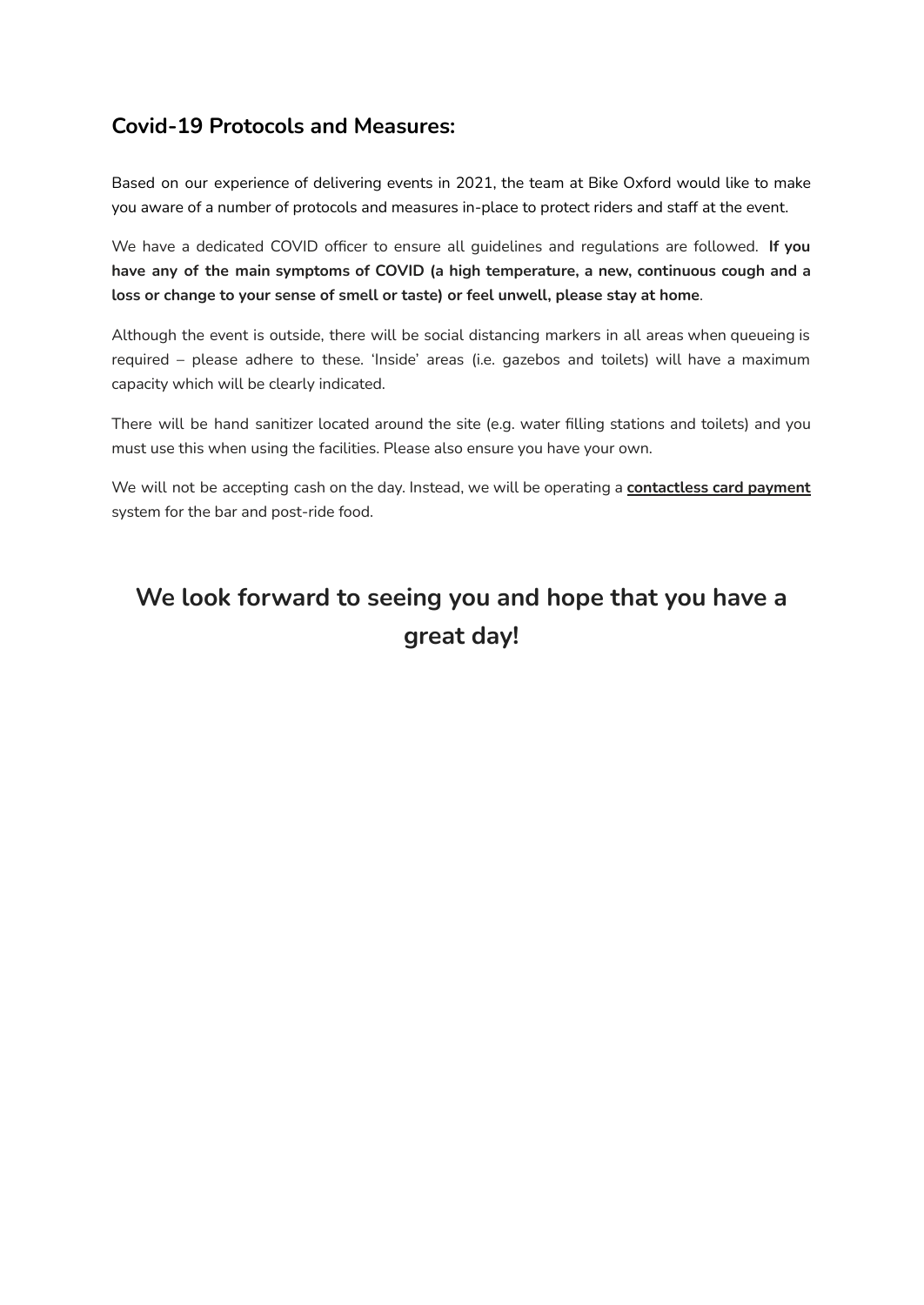## **Bike Oxford partners:**

We would like to say a huge thank you to all our sponsors and friends of Bike Oxford: